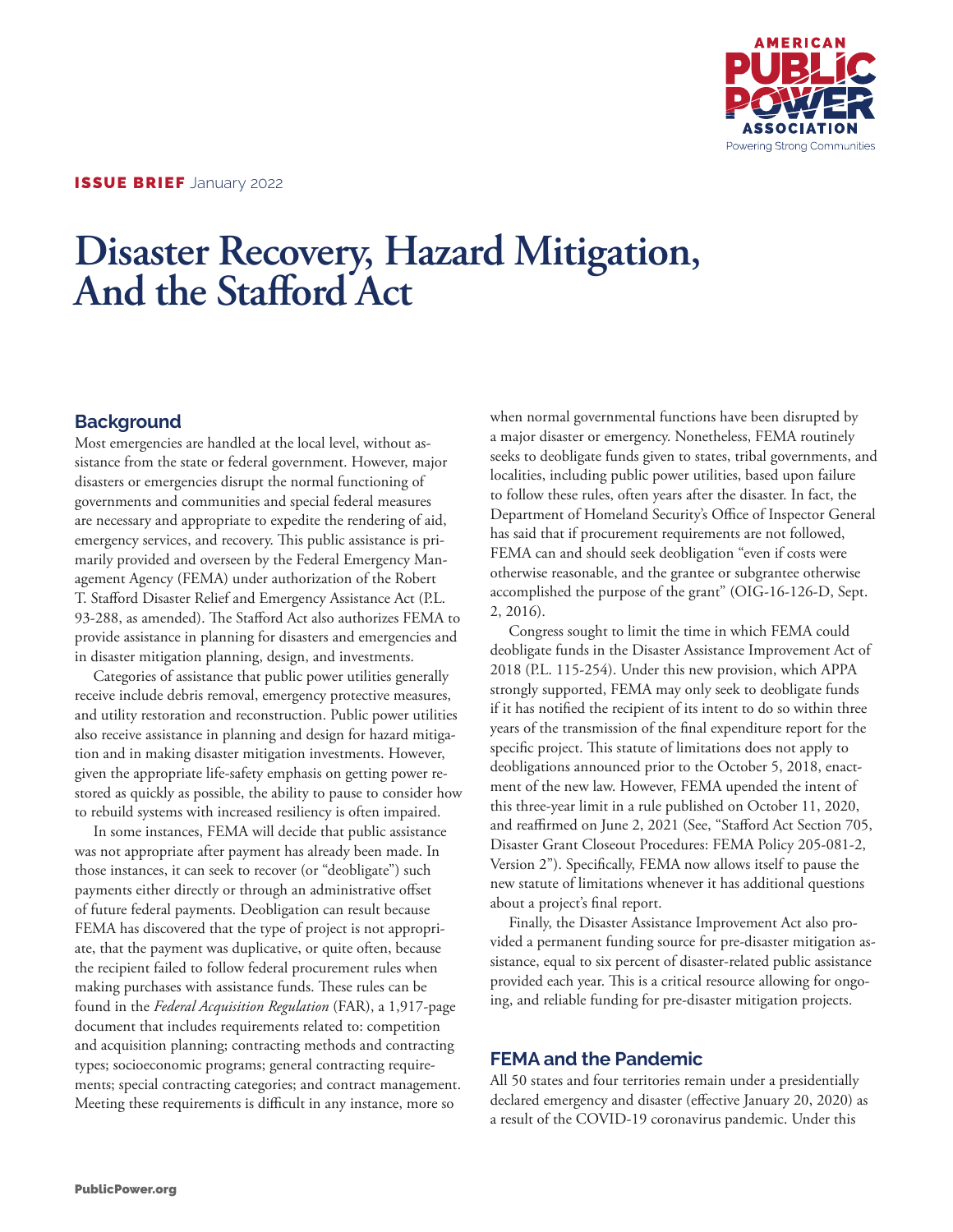designation, public assistance grants are available to state and local governments for "Category B- Emergency Protective Measures." According to FEMA, these expenses include spending on emergency health care aid, such as vaccinations, supplies, tests, and personal protective equipment (PPE).

In providing critical service to customers, the top priorities for public power utilities throughout the pandemic were securing the physical and logistical resources needed to operate while keeping workers and customers safe. Some of the out-ofthe-ordinary steps public power utilities took in response to the pandemic include:

- Redesigning work procedures and work sites to meet Centers for Disease Control and Prevention recommendations;
- Acquiring resources—including testing, PPE, and other equipment;
- Building virus contact tracing programs and applications;
- Slowing and altering construction work, and work schedules, to minimize the possibility of infection spread;
- Quarantining and isolating workers in their homes or on site to ensure reliability; and
- Partnering with local organizations or setting up shops internally to create and manufacture PPE and sanitizer.

These steps kept the lights on for critical infrastructure throughout public power communities, including hospitals, fire departments, and police stations. They also allowed residents to transition to remote working from home and therefore help stop the spread of the virus. FEMA defines qualifying emergency protective measures as those taken by the community "before, during, and after a disaster to save lives, protect public health and safety, and prevent damage to improved public and private property."

However, on September 1, 2020, FEMA announced that state and local costs of responding to the pandemic would, as of September 15, be considered an ongoing operational cost and not eligible for public assistance.<sup>1</sup> FEMA reversed its decision in April 2021 in interim guidance that said that the costs of safe opening and operating during the pandemic would be 100 percent covered. These shifts in policy are having a huge effect

on public power utilities, which for the most part have already made the investments needed to operate safely. It remains to be seen how these policies will be implemented. For example, some utilities have reported that regional FEMA officials continue to say that the costs of sequestering control room staff do not qualify for public assistance.

APPA believes that the additional steps taken in specific response to the COVID-19 pandemic by public power utilities to keep their workers and customers safe while keeping the lights on are absolutely the sort of expenditures Congress intended to be covered as an emergency protective measure for which reimbursement should be provided. FEMA must clarify its position and reimburse public power utilities for these legitimate expenses and it must provide clear guidance to this effect to its case managers.

#### **Congressional Action**

On March 24, 2021, the House Transportation & Infrastructure Committee approved by voice vote H.R. 1917, the Hazard Eligibility and Local Projects Act. Sponsored by Representatives Lizzie Fletcher (D-TX) and Michael McCaul (R-TX), and Resident Commissioner Jennifer Gonzalez-Colon (R-PR), the legislation would allow certain hazard mitigation projects that commence prior to FEMA approval to qualify for hazard mitigation funding. Only land acquisitions and projects that are "categorically exempt" under the National Environmental Policy Act would qualify for this exemption. On May 27, 2021, Senator Thom Tillis (R-SC) introduced a companion bill (S. 1877) in the Senate. Senator Raphael Warnock (D-GA) joined as the lead Democratic co-sponsor on December 14, 2021.

On April 21, 2021, Representatives Neal Dunn (R-FL) and Darren Soto (D-FL) introduced H.R. 2669, the FEMA Loan Interest Payment Relief Act, to assist public power utilities and rural electric cooperatives that take out loans to cover costs that will eventually be repaid by FEMA. Under the bill, rural electric cooperatives and public power utilities would be reimbursed for the interest expense of such loans. Reimbursement would be set at the lesser of either a) the actual interest paid, or b) the interest that would have been paid if the loan had been set at the prime rate. Senator Marco Rubio (R-FL) introduced a companion bill (S. 2212) on June 24, 2022.

 The text of the legislation was then incorporated into H.R. 5689, the Resilient Assistance for Mitigation for Environmenthe Resilient Assistance for Mitigation for Environment I. FEMA provided a narrow exception to this new rule for costs incurred by  $\frac{1}{\text{poly}}$  Resilient Infrastructure and Construction by Americans  $\frac{1}{\text{poly}}$  readical,

medical, emergency, and food emergency operations.